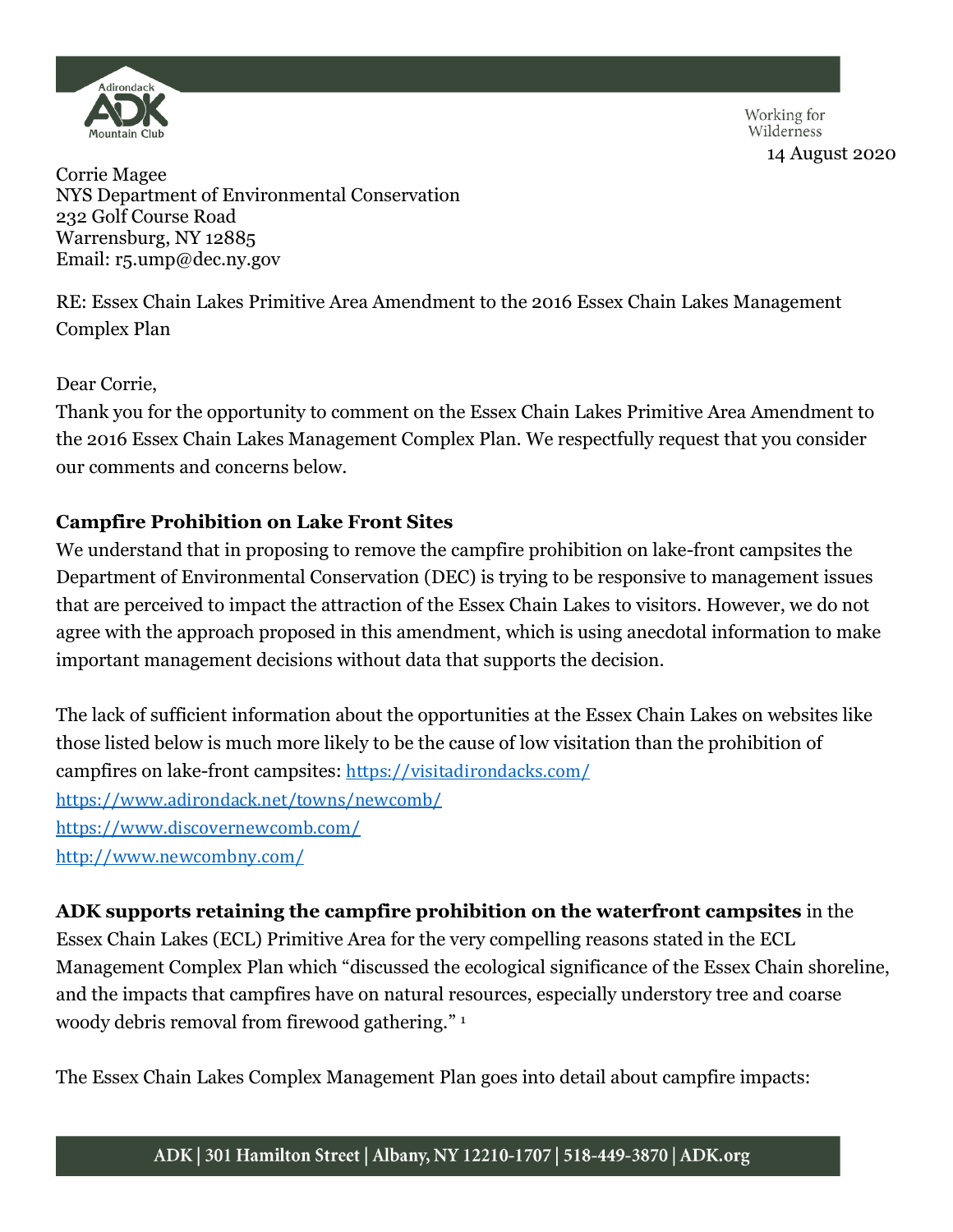"The proliferation of fire blackened rocks, charcoal, and partially burned garbage, melted and broken glass, hacked trees, and litter has and continues to scar many primitive tent sites. In addition, campfires are improperly built in parking lots, in the middle of trails, inside lean-tos and trailhead registration shelters, and along shorelines of rivers, lakes and ponds. "There is no question that campfires have substantial environmental impacts" (Cole, Dalle-Molle 1982).<sup>2</sup>

Overall, there are currently few DEC rules and regulations that address fire use. Although actual fire sites are usually quite small, a more serious aspect involves firewood gathering, which by itself causes widespread and often severe impacts. This activity greatly increases the area of disturbance around primitive tent sites and it is common that the disturbed area can be 10-20 times greater in size than the actual primitive tent site zone. Campfires consume wood which would otherwise decompose and replenish soil nutrients. Excessive firewood gathering has resulted in the removal of all dead and down material and fostered the cutting of live and standing dead trees in many popular areas. The latter are habitats to many birds and insects and pulling off limbs scars primitive tent sites for other users. For example, in the Eastern High Peaks Wilderness Area, more than  $\frac{1}{4}$  of the standing trees were cut for firewood around Marcy Dam, before fires were prohibited in the Eastern High Peaks management zone (HPWA UMP 1999.) Unburned refuse left in fire rings has attracted wildlife in search of food and leads to increased human/wildlife conflicts, especially with bears.

The lakes and ponds of the Essex Chain Lakes Primitive Area occupy only a small geographic area, and are surrounded in many places by emergent wetlands and pristine shorelines. The APA has described many of these wetland areas as highly sensitive Class I wetlands, which require the highest degree of protection." 3

The proposed amendment explains that "the Department's position on the natural resource impacts of campfires has not changed," therefore, it seems clear that the management decision to prohibit campfires around the ecologically sensitive Essex Chain Lakes should remain intact.

The draft ECL Primitive Area amendment states that "this management change will be used as a learning opportunity." and that "The Adirondack region has relatively little observational data regarding the impacts of campfires on natural resources." If DEC feels that additional research and monitoring is needed to understand the impact of fires on the specific ecologically sensitive area of the Essex Chain Lakes, this would be better accomplished by monitoring sites in the ECLMC where fires are currently allowed and/or by piloting campfires in one lake-front site to study the impacts, rather than eliminating the ban on all the lake-front sites.

Also concerning is the new discovery of Emerald Ash Borer (EAB) in the Adirondack Park<sup>4</sup> making the beyond 50-mile transport prohibition of firewood less effective in controlling the spread of EAB.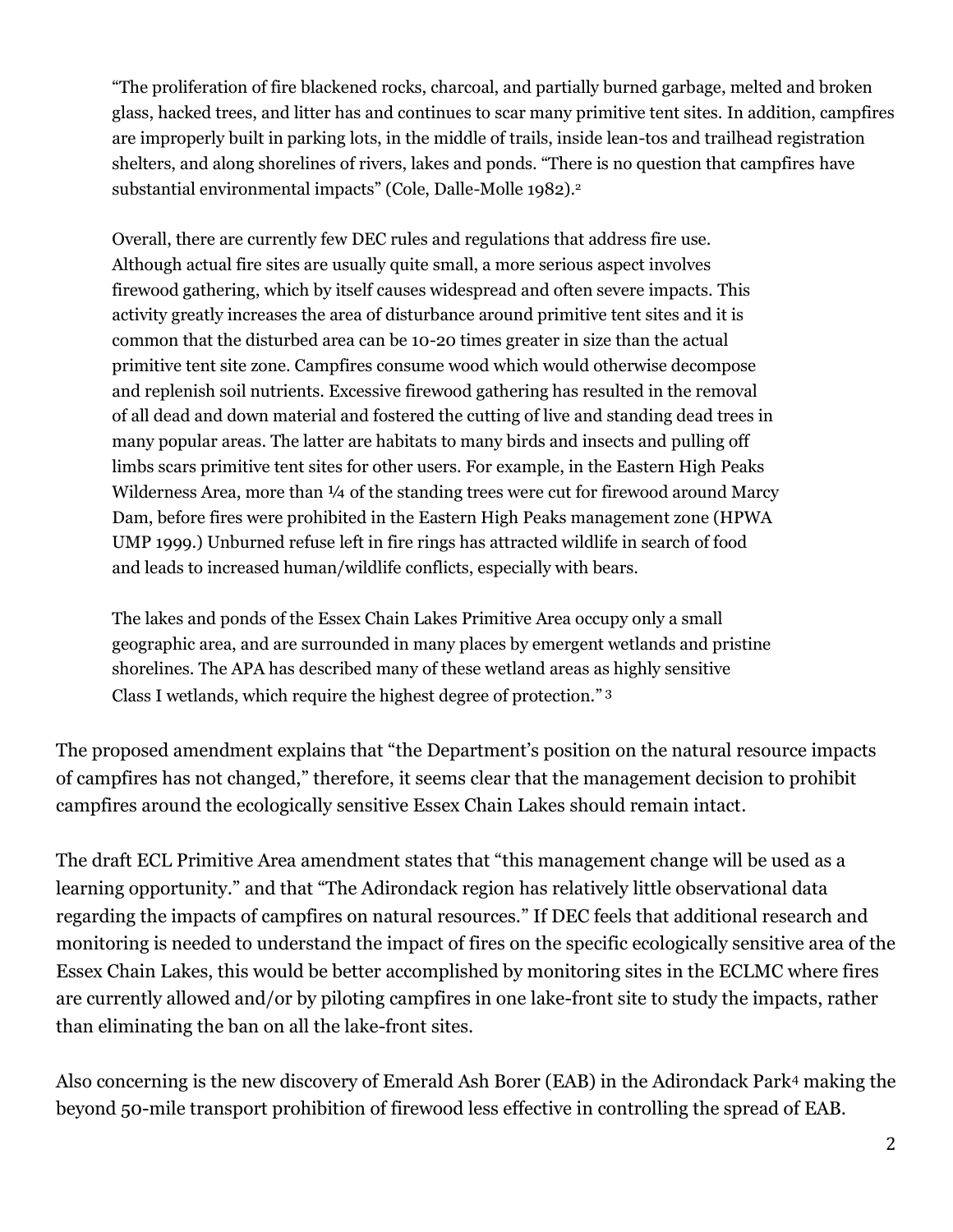Although, transporting campfire wood to the primitive lake front sites is more difficult than to the drive-in sites where campfires are currently permitted, it is still likely.

## **Addition of Equestrian Facilities at Outer Gooley**

ADK supports the removal of the Outer Gooley building, which is a management action suggested, but not clearly defined, in the proposed draft amendment. The Essex Chain Lakes Complex Management Plan does state that "DEC may decide to remove the structure"<sup>5</sup> and it appears that the decision has been made, but the amendment should include this as a clearly defined management action with information about the action.

The Essex Chain Lakes Complex Management Plan provides for "a parking and staging area, designed for five correctly-parked trucks/trailers, ….sited along the Chain Lakes Road (North), 0.25 miles from the Goodnow Flow Road intersection (see map in Appendix I.)" <sup>6</sup> However, there is no explanation or analysis provided in the draft ECL Primitive Area Amendment to justify more than doubling the capacity for equestrian use by adding room for 6 additional trailers/trucks at the Outer Gooley site on the Chain Lakes Road (South).

ADK does not support doubling the capacity for equestrian parking and use of the ECLMC without more information and analysis justifying the proposed management action. Also, it is unclear if the proposed parking at the Outer Gooley site would remain at 6 vehicles, but adding room for trailers and prohibiting non-equestrian parking; or if it would be expanded to 12 vehicle parking capacity with room for 6 of the 12 vehicles to have trailers. ADK would oppose limiting the Outer Gooley parking to equestrian use only.

Thank you for your attention to these concerns.

Sincerely,

Michael Barrett Executive Director Adirondack Mountain Club michael@adk.org 518-668-4447 Lake George office

Cathy Pedler Director of Advocacy Adirondack Mountain Club [cathy@adk.org](mailto:cathy@adk.org) [518-449-3870 A](tel:%28518%29%20449-3870)lbany office